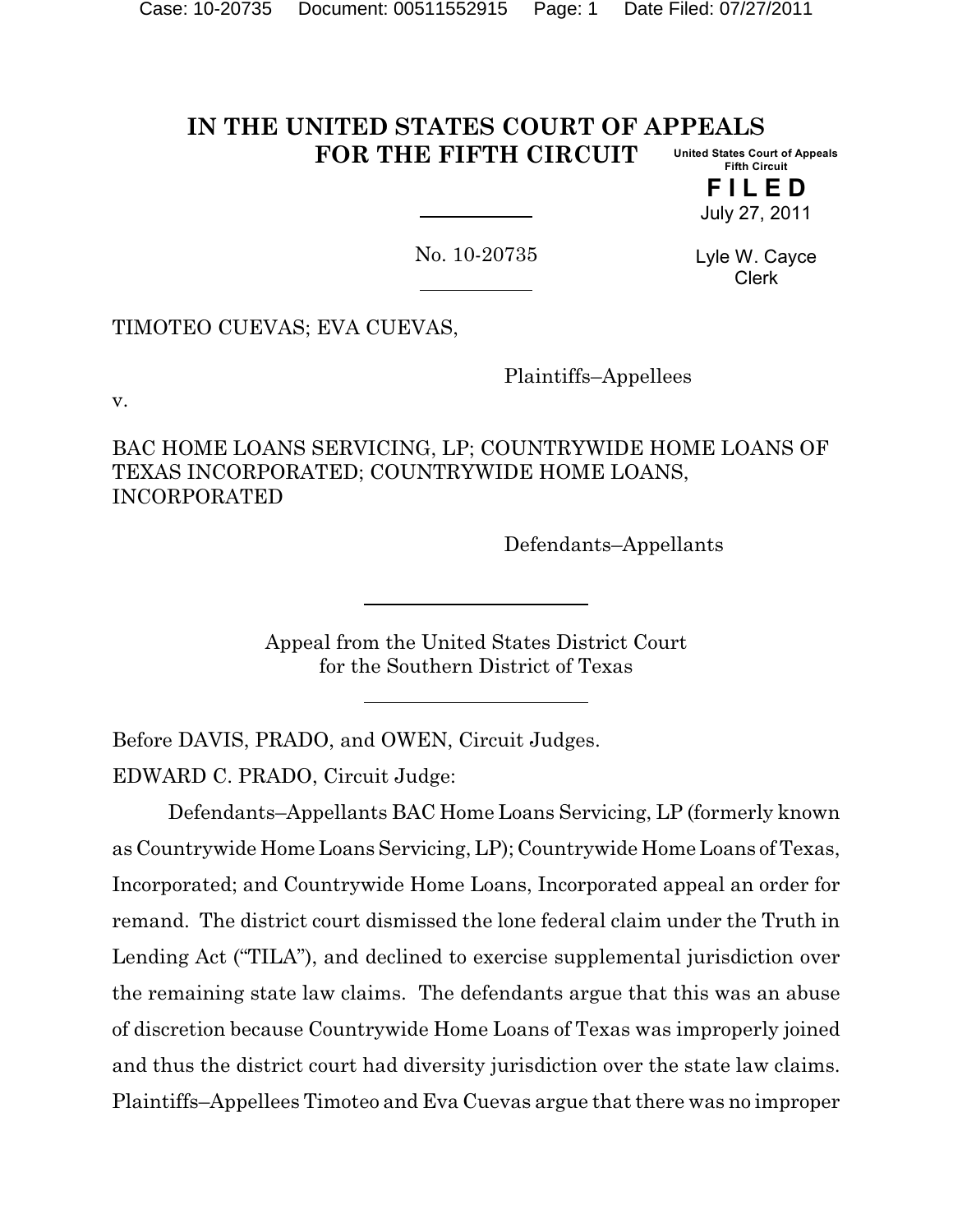joinder and that the defendants waived any right to argue improper joinder or the existence of diversity jurisdiction when they failed to remove the action to federal court within thirty days of service of the original complaint that listed Countrywide Home Loans of Texas. The defendants disagree and argue that once the district court properly assumed removal jurisdiction over the federal claim, the exercise of diversity jurisdiction over the state law claims was mandatory.

We reverse and remand. The defendants carried their burden of proving improper joinder; the district court had diversity jurisdiction over the state law claims at the time of remand, and the exercise of that jurisdiction was mandatory.

## **I. FACTUAL AND PROCEDURAL BACKGROUND**

The Cuevases are citizens and residents of Texas. BAC Home Loans Servicing, LP is a citizen of North Carolina, the state of citizenship of its limited partners. Countrywide Home Loans, Inc. is a New York corporation with its principal place of business in California. Countrywide Home Loans of Texas is a Texas corporation.

The Cuevases owned a home in Porter, Texas. They financed the purchase of their home using a loan from the defendants. On January 21, 2009, a Countrywide entity sent the Cuevases a letter informing them of their default and offering them the opportunity to cure the default by paying the amount owed, \$4,173.48, by February 20, 2009. The Cuevases allege that they mailed a cashier's check for the full amount by the stated deadline, but that the defendants wrongfully refused to accept the tendered payment. The Cuevases allege that they continued to communicate with the defendants and made goodfaith attempts to cure their default status, but that the defendants began foreclosure proceedings and sold the house without providing notice. The Cuevases further allege that the defendants purchased the home at the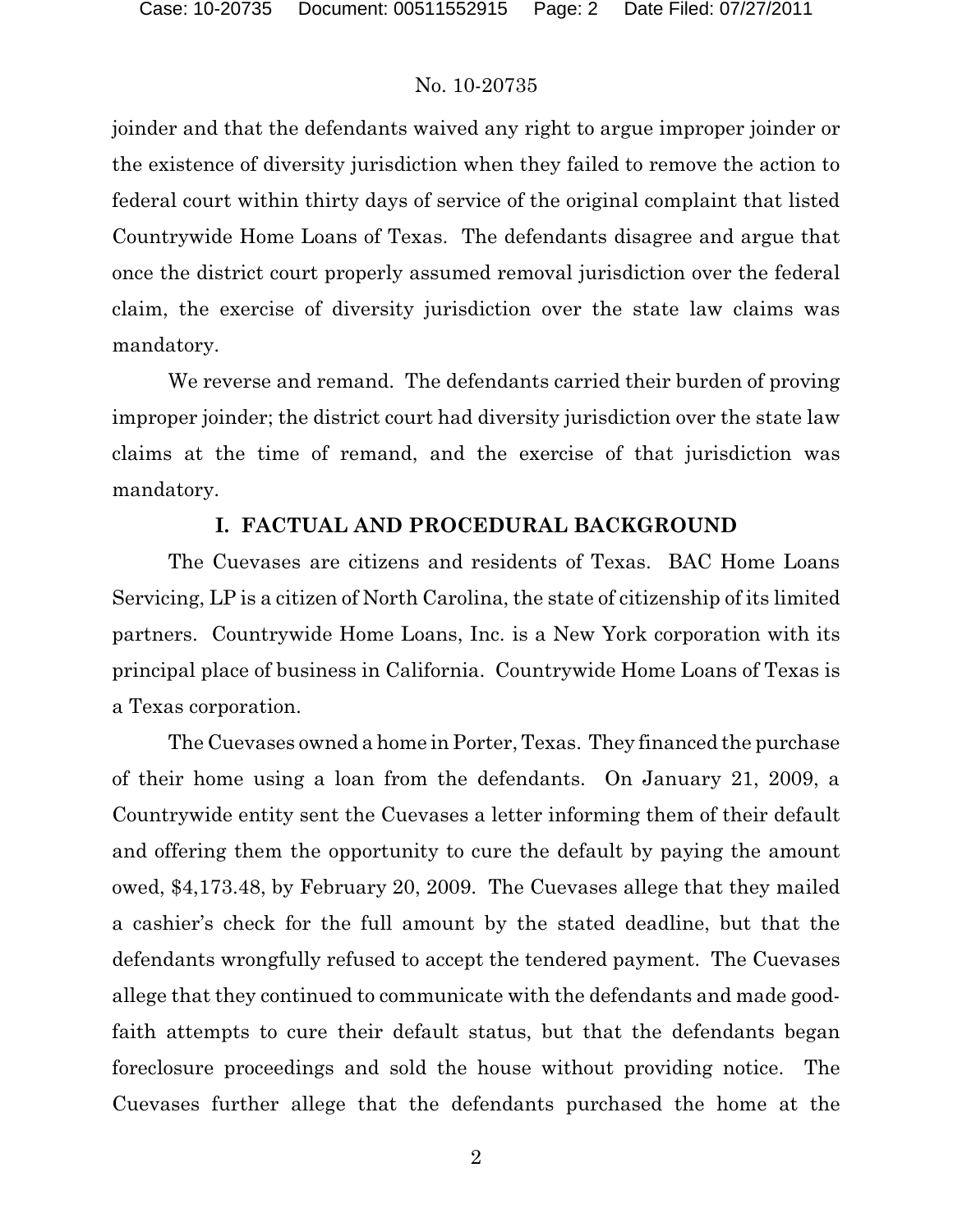foreclosure sale and subsequently offered to sell the Cuevases their own home at a profit.

On April 29, 2009, the Cuevases sued the defendants in Texas state court for wrongful foreclosure, alleging only state law claims under the Texas Deceptive Trade Practices Act ("DTPA"), the Texas Debt Collection Practices Act ("DCPA"), and a variety of common law theories including negligence, unreasonable collection efforts, fraud, fraudulent inducement, and slander of title. On December 18, 2009, the plaintiffs filed an amended petition raising a claim under the TILA, codified at 15 U.S.C. §§ 1601–1667f.

Despite the fact that the defendants were on notice as of April 29, 2009, that Countrywide Home Loans of Texas was listed as a defendant in the original petition, the defendants did not remove this case to federal district court until January 5, 2010. They removed the case to the federal court under federal question and diversity jurisdiction. They asserted that the district court had diversity jurisdiction because the amount in controversy exceeded \$75,000 and because all of the parties in interest were diverse. The defendants argued that Countrywide Home Loans of Texas's presence in the lawsuit did not destroy diversity jurisdiction because that defendant was fraudulently joined. They asserted that the Cuevases had no reasonable possibility of recovering from Countrywide Home Loans of Texas because (1) all of the allegations in the petition arise from the servicing of the loans and Countrywide Home Loans of Texas never serviced the loans, and (2) Countrywide Home Loans of Texas was an inactive corporation at all times relevant to the litigation. On January 14, 2010, the defendants also filed a Rule 12(b)(6) motion to dismiss the Cuevases' amended petition for failure to state a claim upon which relief could be granted.

On January 20, 2010, the Cuevases filed a motion to remand. The Cuevases argued that the district court could not exercise removal jurisdiction based on diversity jurisdiction because (1) the defendants' notice of removal was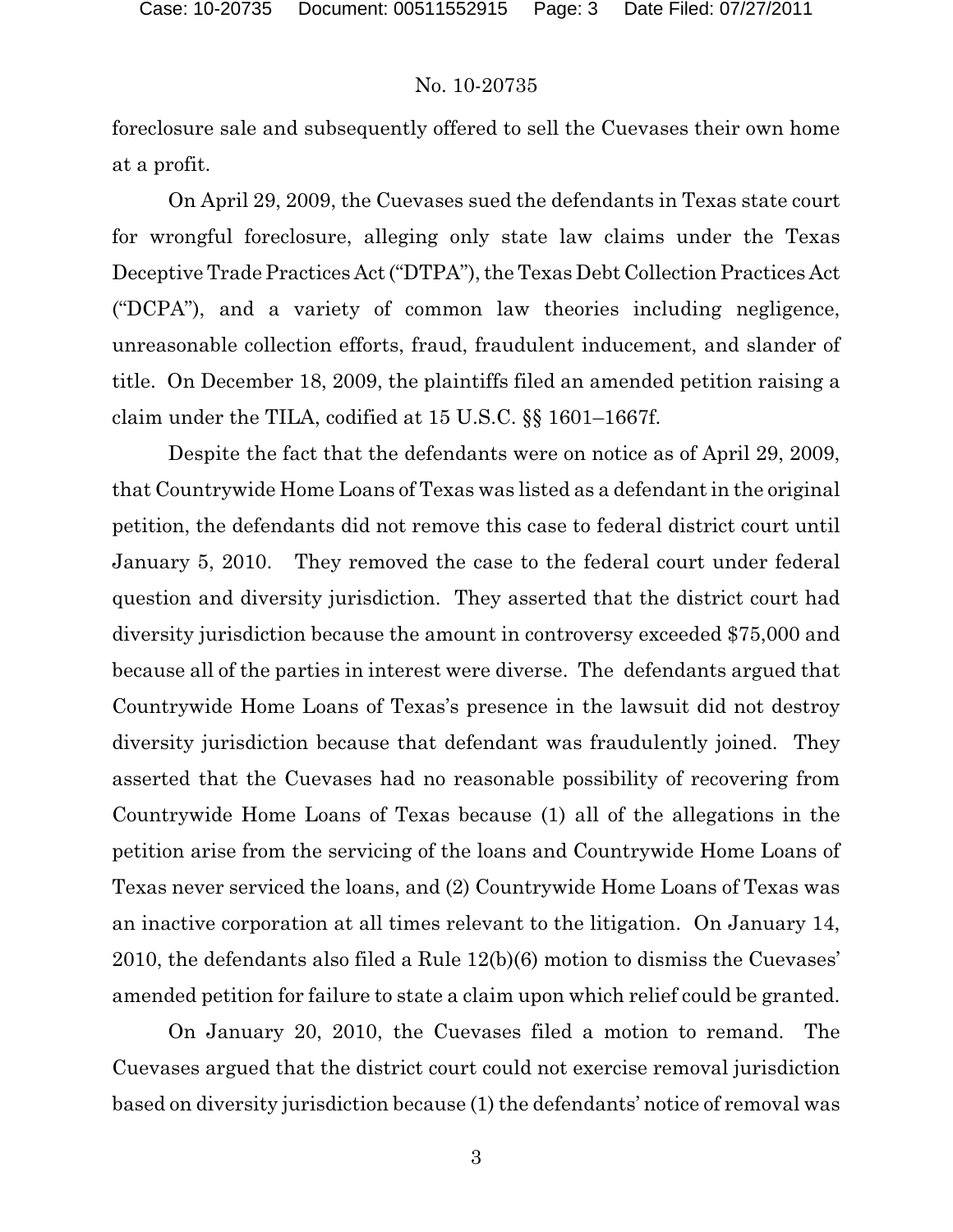not filed within thirty days of service of the original complaint—the date on which the defendants learned or should have learned that the Cuevases allegedly joined Countrywide Home Loans of Texas improperly; and (2) the defendants failed to carry their burden of proving the joinder was improper.

On September 27, 2010, the district court issued an opinion and order granting in part and denying in part the defendants' motion to dismiss and granting the Cuevases' motion to remand.<sup>1</sup> The district court first addressed whether it had removal jurisdiction. It held that it did not have removal jurisdiction based on diversity because the defendants had failed to prove improper joinder of Countrywide Home Loans of Texas. The district court found that Countrywide Home Loans of Texas was in existence and active for the purpose of originating loans and that the complaint did not distinguish between originating and servicing the home loan. Consequently, the district court found that the defendants had failed to carry their burden of proving that there was no reasonable basis by which the Cuevas could recover against Countrywide Home Loans of Texas. Further, the district court found that the defendants' notice of removal under diversity jurisdiction was untimely because they failed to remove the case within thirty days of April 29, 2009, the date on which they were served with the Cuevases' original complaint listing Countrywide Home Loans of Texas as a party. The district court then held that it nevertheless had removal jurisdiction over the action because the complaint alleged a federal

 $<sup>1</sup>$  The district court erred when it stated that it was granting the Cuevases' motion to</sup> remand. In the opinion and order, the district court clearly found that removal to the federal district court was proper because there was federal jurisdiction over the TILA claim and supplemental jurisdiction over the state law claims. Thus, when it remanded the state law claims after dismissing the TILA claim, it was not remanding the case on the basis of any defect identified in a motion for remand filed within thirty days of the notice of removal. *See* 28 U.S.C. § 1447(c). Instead, the district court remanded the case using its discretion under 28 U.S.C. § 1367(c) and declined to exercise supplemental jurisdiction over the state law claims after dismissing the only claim over which it found it had original jurisdiction.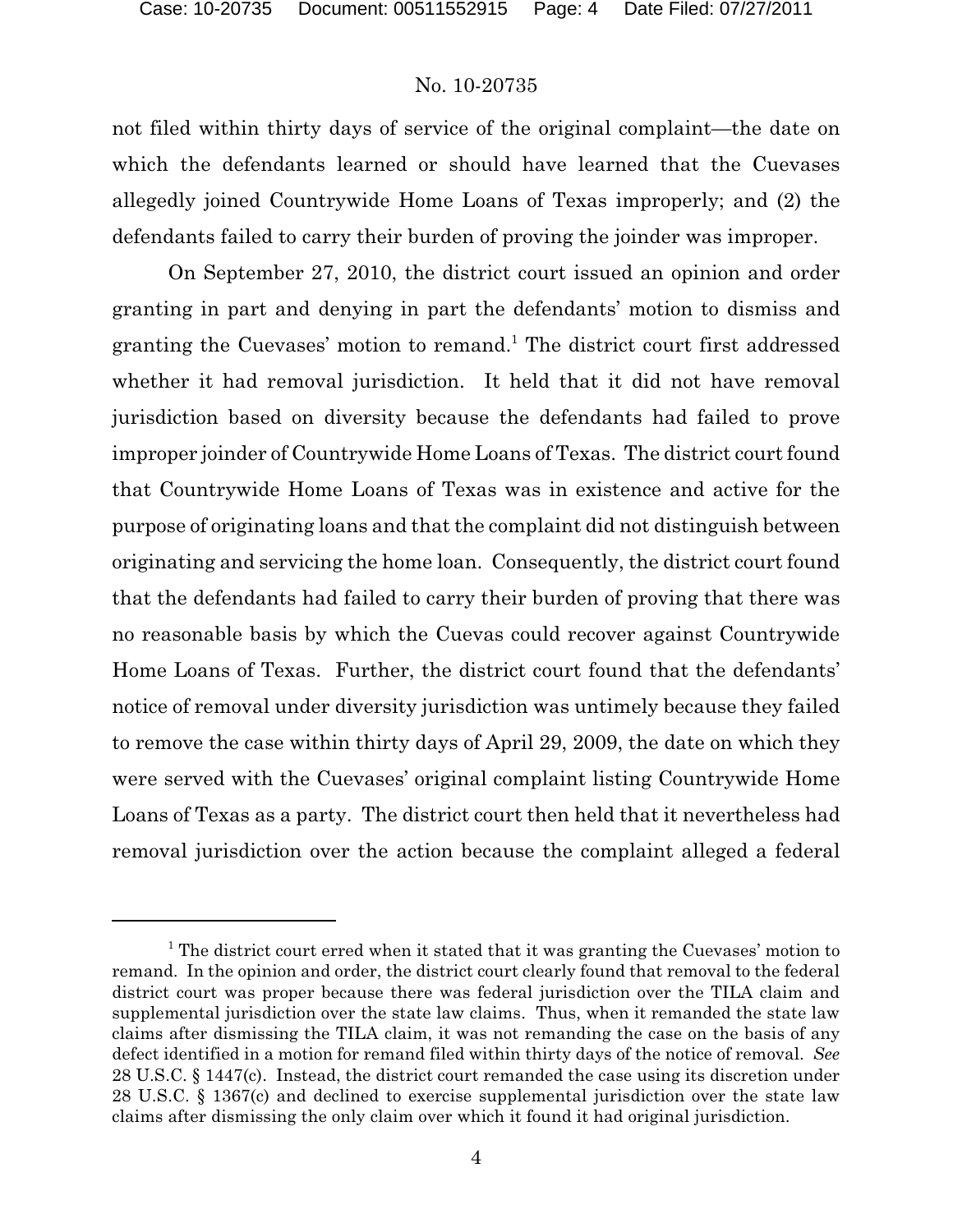claim under TILA and the state law claims derived from a common nucleus of operative facts.

The district court then granted the defendants' Rule 12(b)(6) motion in part. The district court dismissed the TILA claim, finding that the Cuevases had failed to plead any facts to support it. Finally, having dismissed the federal claim, the district court declined to exercise supplemental jurisdiction over the state law claims and remanded the action to Texas state court. The defendants timely appealed the grant of the motion to remand. The Cuevases did not appeal the dismissal of the TILA claim.

# **II. DISCUSSION**

On appeal, the parties do not dispute that the district court had federal question jurisdiction to consider the TILA claim and supplemental jurisdiction over the state law claims at the time of the remand. The issues on appeal concern whether the district court was obligated to retain jurisdiction and hear the case after it dismissed the federal claim because diversity jurisdiction existed over the state law claims. The defendants argue that the district court abused its discretion in remanding the state law claims because (1) Countrywide Home Loans of Texas was improperly joined; (2) the defendants' waiver of any right to a federal forum because of their failure to remove for diversity within thirty days of being served with the initial complaint became irrelevant once the district court properly had removal jurisdiction over all of the claims under federal question and supplemental jurisdiction; and (3) the exercise of diversity jurisdiction over the state law claims was mandatory once the district court had properly assumed removal jurisdiction. The Cuevases argue that there was no improper joinder and that the defendants waived any right to argue improper joinder or the existence of diversity jurisdiction when it failed to remove the action to federal court within thirty days of service of the initial original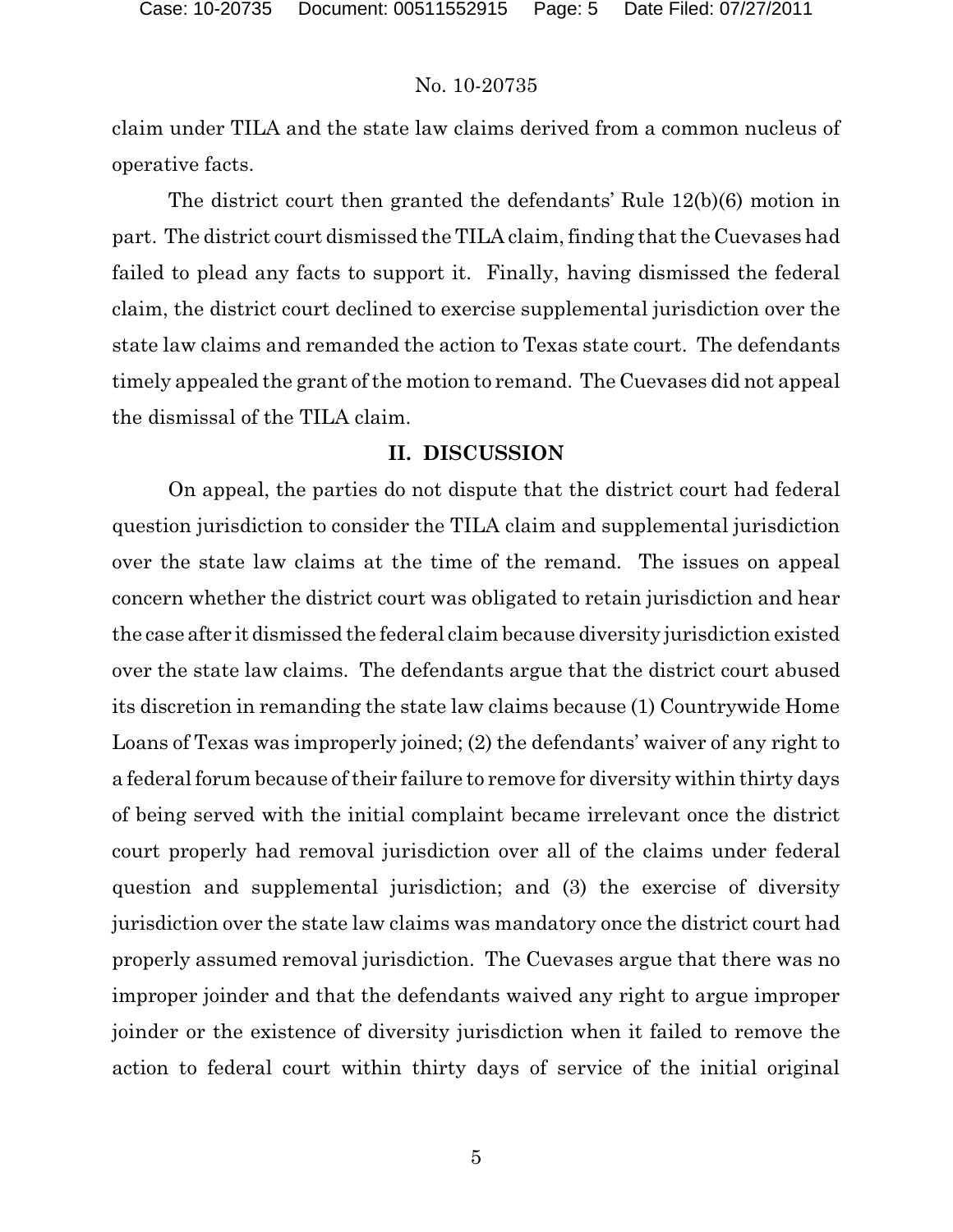complaint that listed Countrywide Home Loans of Texas. We agree with the defendants, and reverse and remand the action to the district court.

### **A. Standard of Review**

Though we typically cannot review an appeal of an order remanding a case to state court, we have jurisdiction to do so when the decision to remand is based "on an affirmative exercise of discretion rather than on a finding of lack of jurisdiction." *Adair v. Lease Partners, Inc.*, 587 F.3d 238, 240 (5th Cir. 2009). "Whether a district court has the discretion to remand a case to state court is a legal question this court reviews de novo." *Id.* If the district court did have discretion to remand the case, we review the decision to remand for an abuse of discretion. *Id.* "All issues of subject matter jurisdiction, including whether a party is improperly joined, are questions of law reviewed *de novo*." *Gasch v. Hartford Accident & Indem. Co.*, 491 F.3d 278, 281 (5th Cir. 2007).

### **B. Discretion to Remand and the Effect of Waiver of Right to Remove**

The issue of whether a party's previous failure to argue fraudulent joinder and timely remove the case on the basis of diversity jurisdiction affects the district court's authority to remand state law claims after the case has been properly removed to district court is *res nova* in this Court and our sister courts of appeals. In *Buchner v. Federal Deposit Insurance Corporation*, a case examining whether remand was proper after a party had waived its right to removal on the basis of federal question jurisdiction, we stated that "the ability of a party to remove a case and the ability of a court to remand a case that has been properly removed by a party are distinct concepts not necessarily subject to the same rules." 981 F.2d 816, 818 (5th Cir. 1993). "Unquestionably, a party may implicitly waive its right to remove a case by failing timely to file a notice of removal." *Id.* "Likewise, a party may implicitly waive its right to contest the removal of a case on procedural grounds by failing timely to move for remand." *Id.*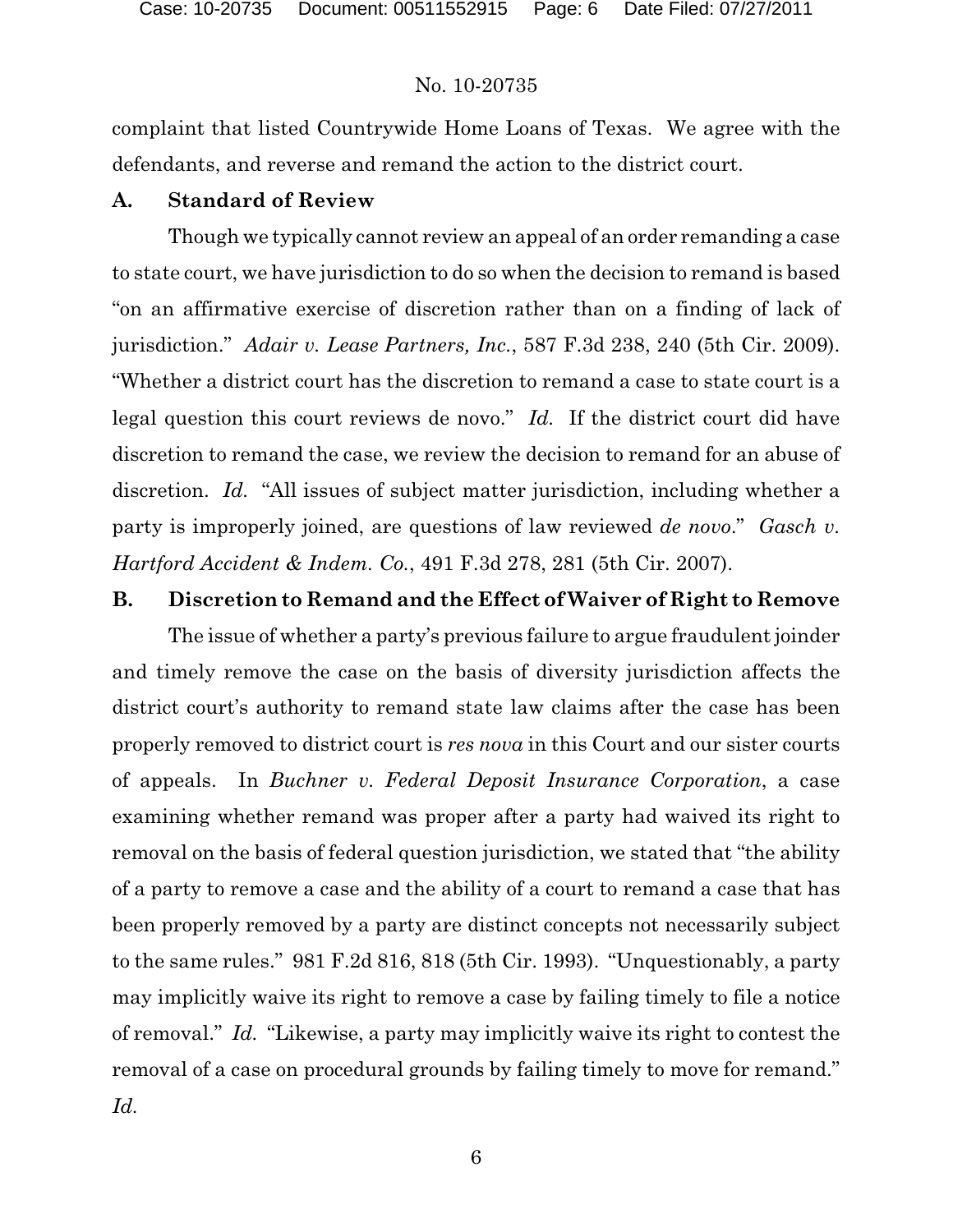Once the district court has assumed jurisdiction over a properly removed case, however, whether a party had previously waived its right to a federal forum at some earlier point in the litigation by failing to timely remove is irrelevant to the determination of whether the district court can or should remand the action. *See id.* The district court's authority to remand the case to state court depends on the nature of the district court's jurisdiction over the claims that comprise the case *at the time of the remand*. *Id.*; *Adair*, 587 F.3d at 240.

"When the federal court has original subject-matter jurisdiction over a claim, that jurisdiction is 'not discretionary with the district court' and 'can neither be conferred nor destroyed by the parties' waiver or agreement.'" *Adair*, 587 F.3d at 241 (quoting *Buchner*, 981 F.2d at 820–21). If the district court only has supplemental jurisdiction over the claim, Congress has granted authority to the district court to adjudicate the claim or remand the claim based on the court's discretion. *Id.* (citing 28 U.S.C §§ 1367(c), 1441(c)). Thus, we must examine whether the district court had diversity jurisdiction over the state law claims at the time of the remand.

## **C. Diversity Jurisdiction and Improper Joinder**

The district courts have original jurisdiction of civil actions where the matter in controversy exceeds the sum or value of \$75,000, exclusive of costs and interest, and is between citizens of different states. 28 U.S.C. § 1332. It is undisputed that the matter in controversy exceeds \$75,000; thus whether diversity jurisdiction exists over the state law claims hinges on whether Countrywide Home Loans of Texas's presence in the action destroyed diversity. In their notice of removal and their response to the Cuevases' motion to remand, the defendants argued that there was no reasonable basis for the Cuevases to recover from Countrywide Home Loans of Texas because (1) the entity never serviced the Cuevases' Home Loans, and (2) Countrywide Home Loans of Texas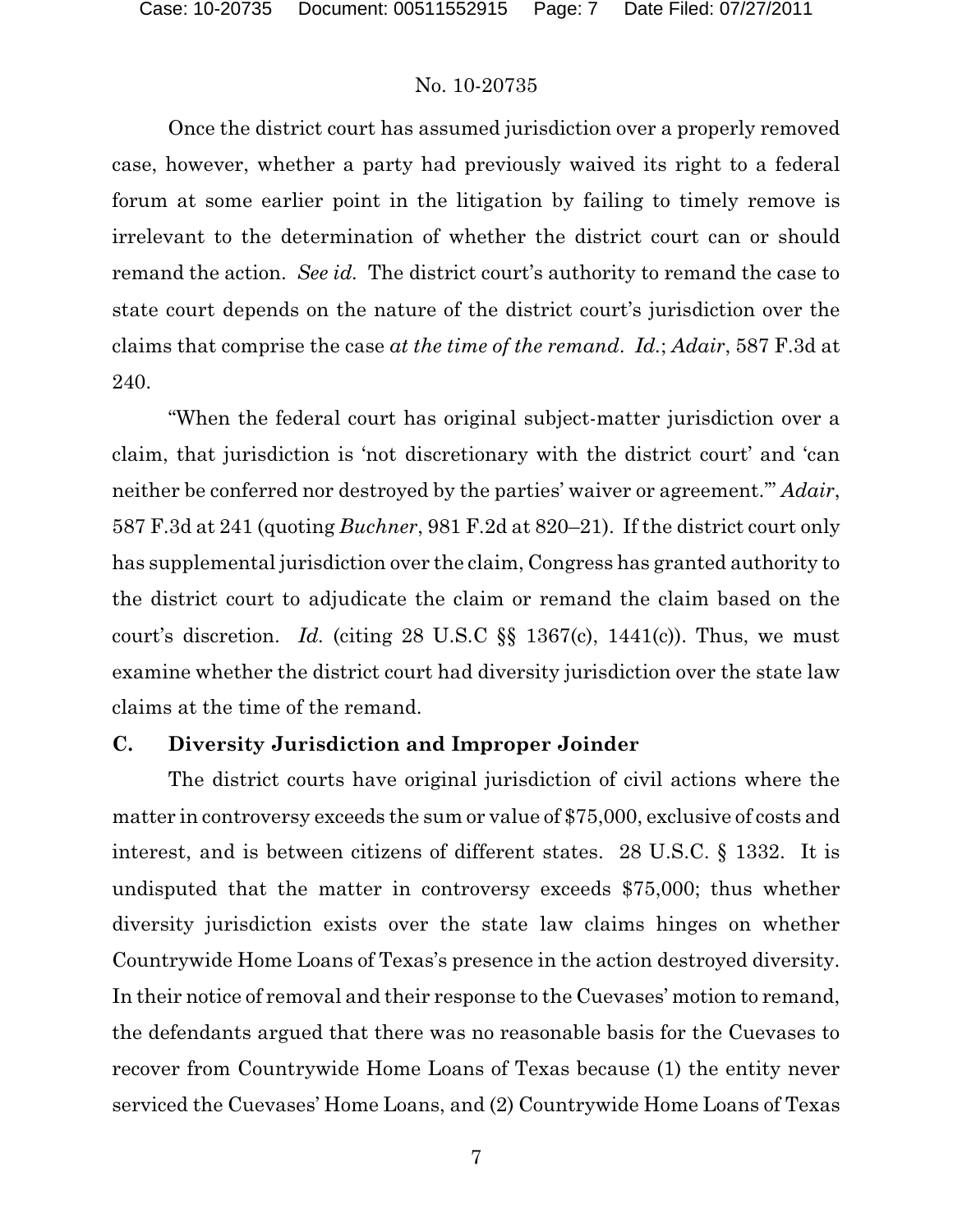was an inactive corporation at all times relevant to the litigation.<sup>2</sup> The district court held that the defendants failed to carry their burden of proving improper joinder because "the complaint makes no distinction between the origination and later servicing of their home loan" and because the Secretary of State's records showed that Countrywide Home Loans of Texas was in existence and in use when the Cuevases filed suit. We disagree with the district court. The defendants have carried the burden of proving improper joinder; the district court has diversity jurisdiction over the state law claims.

#### **1. Law**

The improper joinder doctrine constitutes a narrow exception to the rule of complete diversity. *McDonal v. Abbott Labs.*, 408 F.3d 177, 183 (5th Cir. 2005). "[T]he purpose underlying the improper joinder inquiry is to determine whether or not the in-state defendant was properly joined." *Id.* Thus, "the focus of the inquiry must be on the joinder, not on the merits of the plaintiff's case." *Id.* The burden is on the removing party; and the burden of demonstrating improper joinder is a heavy one. *See id.* (citing *Griggs v. State Farm Lloyds*, 181 F.3d 694, 699 (5th Cir. 1999)). To establish improper joinder, the removing party must demonstrate either : "(1) actual fraud in the pleading of jurisdictional facts, or (2) inability of the plaintiff to establish a cause of action against the non-diverse party in state court." *Smallwood v. Ill. Cent. R.R. Co.*, 385 F.3d 568, 573 (5th Cir. 2004) (en banc) (citing *Travis v. Irby*, 326 F.3d 644, 646–47 (5th Cir. 2003)). Only the second way is before us.

Under the second way, the test is "whether the defendant has demonstrated that there is no possibility of recovery by the plaintiff against an in-state defendant, which stated differently means that there is no reasonable basis for the district court to predict that the plaintiff might be able to recover

 $^2$  On appeal, the defendants do not dispute that Countrywide Home Loans of Texas was in existence and in use during all relevant times of the litigation.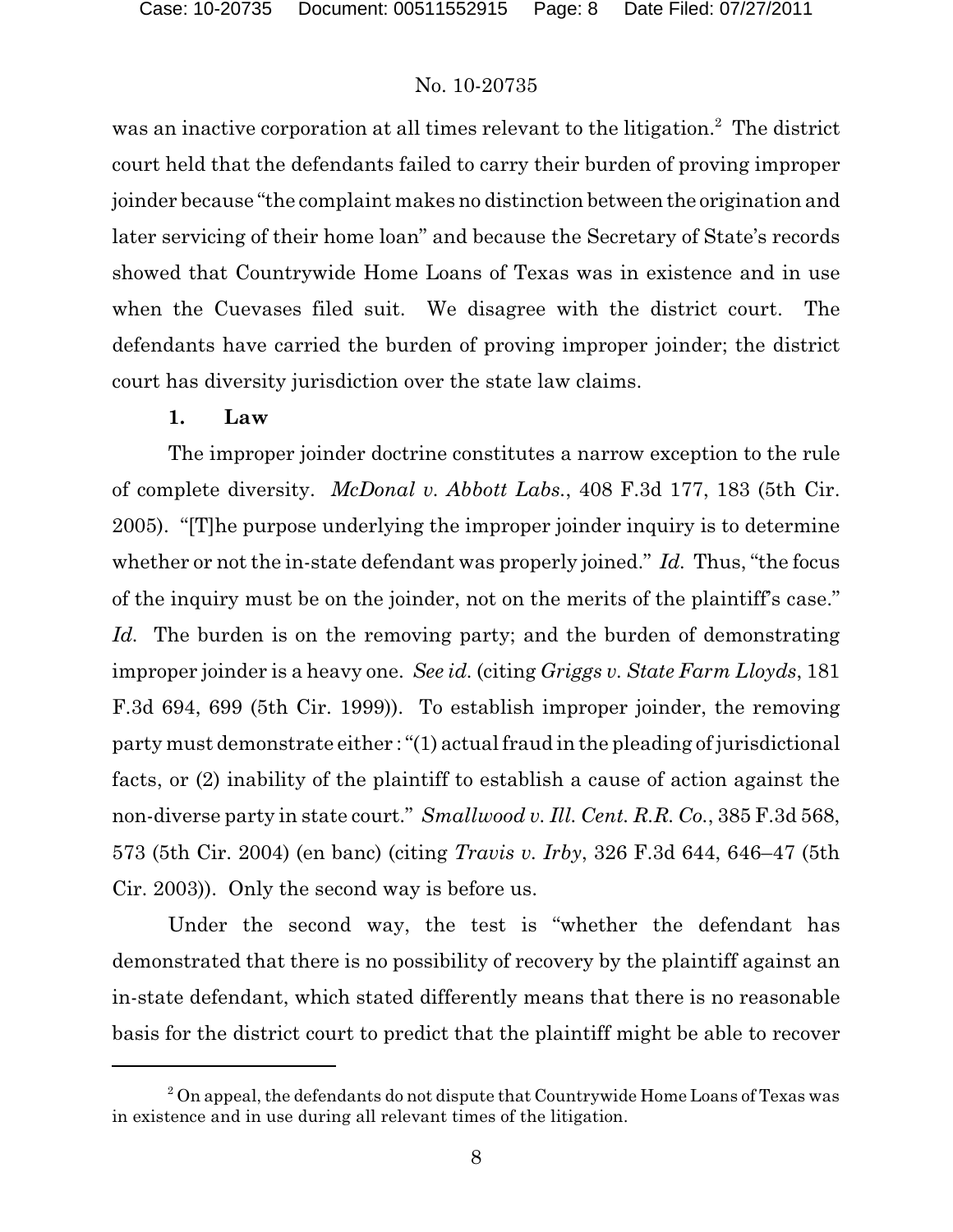against an in-state defendant." *Id.* If there is no reasonable basis of recovery, then the court can conclude that the plaintiff's decision to join the in-state defendant was indeed improper, unless that showing compels the dismissal of *all* defendants. *McDonal*, 408 F.3d at 183; *Smallwood*, 385 F.3d at 575. There is no improper joinder if the defendants' showing "compels the same result for the resident and nonresident defendants," because this simply means that "the plaintiff's case is ill founded as to all of the defendants." *McDonal*, 408 F.3d at 183 (citation and internal quotation marks omitted); *Smallwood*, 385 F.3d at 574 (citation and internal quotation marks omitted). Such a defense is more properly an attack on the merits of the claim, rather than an inquiry into the propriety of the joinder of the in-state defendant. *Id.*

Finally, any contested issues of facts and any ambiguities of state law must be resolved in the Cuevases' favor. *Travis*, 326 F.3d at 649.

#### **2. Analysis**

In deciding what procedure was necessary to predict whether the Cuevases have a reasonable basis of recovery under the state law, the district court appears to have relied primarily on the complaint, but also pierced the complaint to determine whether (1) Countrywide Home Loans of Texas was in existence and in use during the relevant period of litigation,<sup>3</sup> and  $(2)$  there was discrete, undisputed evidence that Countrywide Home Loans of Texas did not service or originate the loans. The district court's process clearly fell within the bounds of the discretion we outlined in *Smallwood*, 385 F.3d at 573–74 (5th Cir. 2004). Accordingly, we review using the same process.

On appeal, the defendants no longer dispute that Countrywide Home Loans of Texas was in existence and in use during all relevant times of the

 $3$  In its order and opinion, the district court referred to the Secretary of State's records to confirm that Countrywide Home Loans of Texas was in existence and in use when the Cuveses filed suit.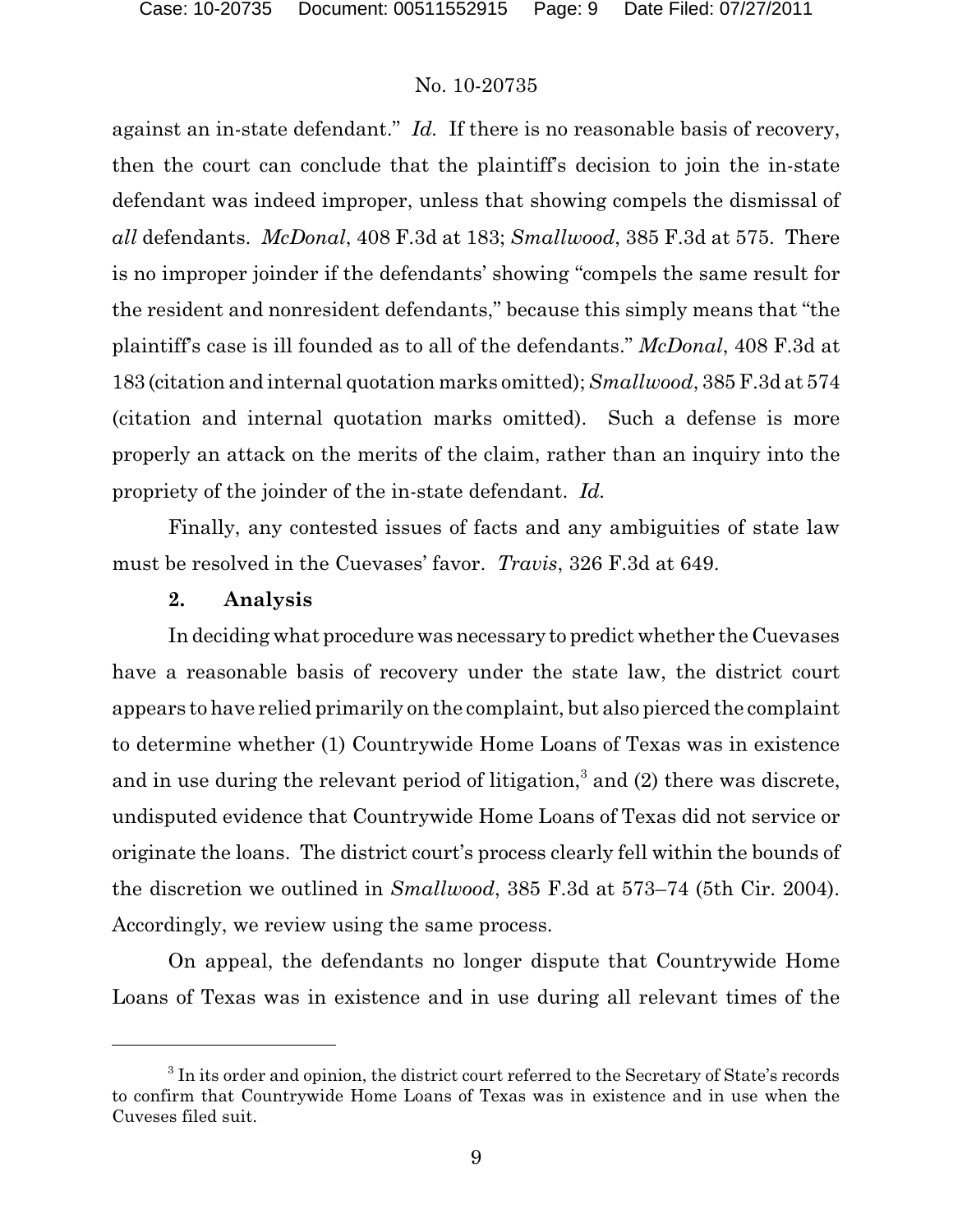litigation. The defendants continue to argue that Countrywide Home Loans of Texas did not originate or service the Cuevases loans, and therefore that the Cuevases cannot recover against Countrywide Home Loans of Texas. After reviewing the record, we agree that there is no reasonable basis to predict that the Cuevases might be able to recover against the in-state defendant.

The defendants provided undisputed evidence establishing that Countrywide Home Loans of Texas did not originate or service the loans. The deeds of trust list First Magnus Corporation as the lender that originated the loan. To support its contention that Countrywide Home Loans of Texas does not service loans and has never serviced loans, the defendants offered the affidavit of Devra Lindgren, Vice-President and Assistant Corporate Secretary of Bank of America, N.A.<sup>4</sup> Lindgren testified from her personal knowledge of the structure of Bank of America, its subsidiaries, and its affiliates—including Countrywide entities such as Countrywide Home Loans of Texas—and her review of relevant business records. Lindgren testified that the Cuevases' loan was serviced by Countrywide Home Loans Servicing LP— which later changed its name to BAC Home Loans Servicing, LP—at all times relevant to the complaint. Lindgren further testified that Countrywide Home Loans of Texas was created to conduct the mortgage origination business of Full Spectrum Lending, Inc. Finally, she averred that Countrywide Home Loans of Texas did not originate the Cuevases loan, nor did it ever service loans for the Cuevases or anyone else.

In their reply to the defendants' response in opposition to the motion for remand, the Cuevases failed to produce any evidence disputing the defendants evidence or supporting their own allegations. Further, the evidence in the record lends support to Lindgren's statement that Countrywide Home Loans Servicing

<sup>&</sup>lt;sup>4</sup> Bank of America, N.A. wholly owns BANA LP, LLC and BANA GP, LLC, which are the limited partners in BAC Home Loans Servicing, LP.